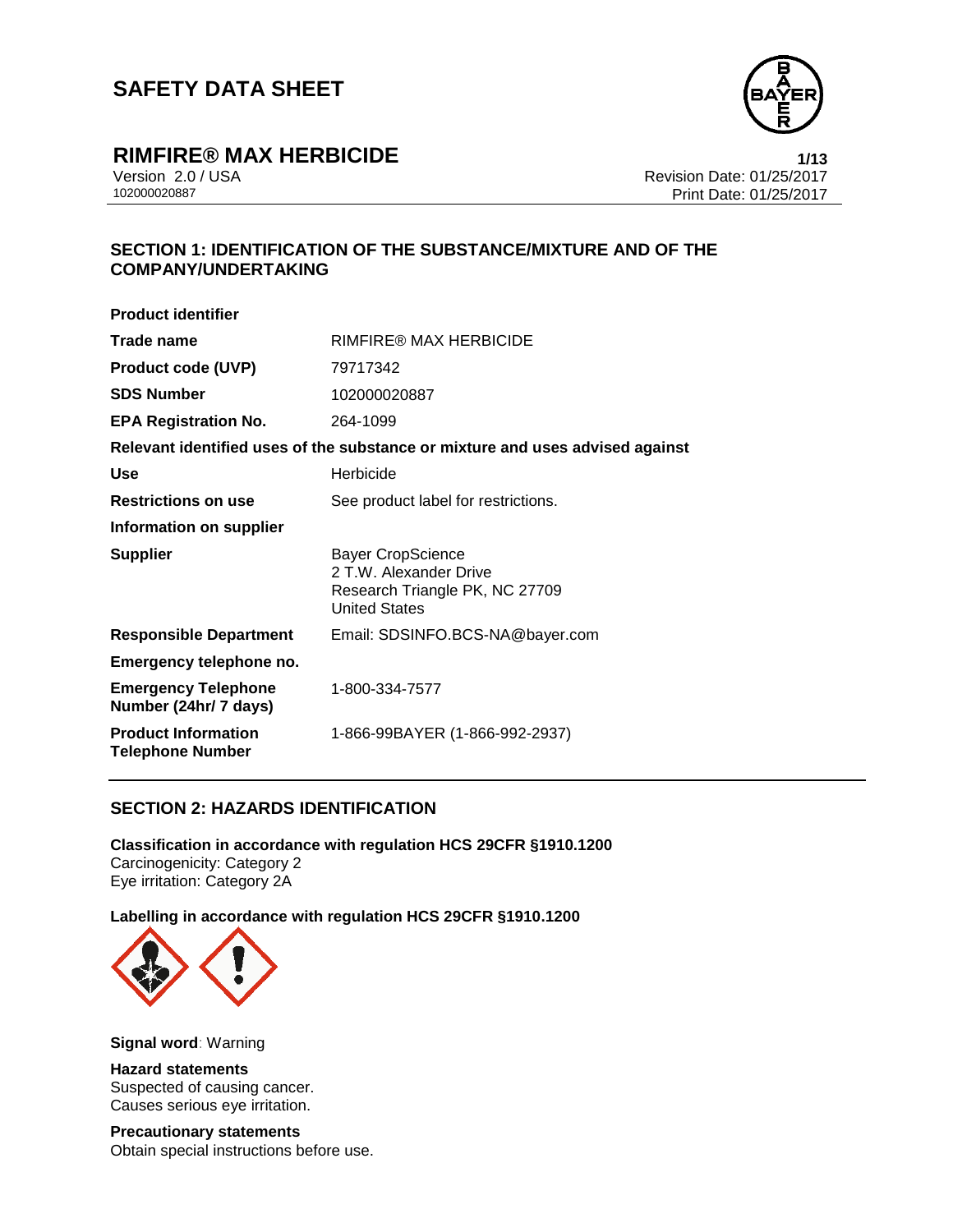

# **RIMFIRE® MAX HERBICIDE**<br>Version 2.0 / USA **Properties Access 2/13**<br>Revision Date: 01/25/2017

Version 2.0 / USA Revision Date: 01/25/2017<br>102000020887<br>Print Date: 01/25/2017 Print Date: 01/25/2017

Do not handle until all safety precautions have been read and understood. Wear protective gloves/protective clothing/eye protection/face protection. Wash thoroughly after handling. IF exposed or concerned: Get medical advice/ attention. IF IN EYES: Rinse cautiously with water for several minutes. Remove contact lenses, if present and easy to do. Continue rinsing. If eye irritation persists: Get medical advice/ attention. Store locked up. Dispose of contents/container in accordance with local regulation.

#### **Hazards Not Otherwise Classified (HNOC)**

No physical hazards not otherwise classified. No health hazards not otherwise classified.

## **SECTION 3: COMPOSITION/INFORMATION ON INGREDIENTS**

| <b>Hazardous Component Name</b>                                                           | CAS-No.       | <b>Concentration % by weight</b> |
|-------------------------------------------------------------------------------------------|---------------|----------------------------------|
| Mesosulfuron-methyl                                                                       | 208465-21-8   | 1.91                             |
| Propoxycarbazone-sodium                                                                   | 181274-15-7   | 4.76                             |
| Mefenpyr-diethyl                                                                          | 135590-91-9   | 14.28                            |
| Solvent Naphtha (petroleum), heavy aromatic                                               | 64742-94-5    | 16.6                             |
| Tetrapropylene benzene sulfonate, calcium salt                                            | 11117-11-6    | 1.3                              |
| Naphthalene                                                                               | $91 - 20 - 3$ | 0.16                             |
| Naphthalene and alkyl naphthalene sulphonic acids<br>formaldehyde condensate, sodium salt | 68425-94-5    | 10.0                             |

### **SECTION 4: FIRST AID MEASURES**

#### **Description of first aid measures**

| <b>General advice</b> | When possible, have the product container or label with you when<br>calling a poison control center or doctor or going for treatment.                                                                                            |
|-----------------------|----------------------------------------------------------------------------------------------------------------------------------------------------------------------------------------------------------------------------------|
| <b>Inhalation</b>     | Move to fresh air. If person is not breathing, call 911 or an ambulance,<br>then give artificial respiration, preferably mouth-to-mouth if possible.<br>Call a physician or poison control center immediately.                   |
| <b>Skin contact</b>   | Take off contaminated clothing and shoes immediately. Wash off<br>immediately with plenty of water for at least 15 minutes. Call a<br>physician or poison control center immediately.                                            |
| Eye contact           | Hold eye open and rinse slowly and gently with water for 15-20<br>minutes. Remove contact lenses, if present, after the first 5 minutes,<br>then continue rinsing eye. Call a physician or poison control center<br>immediately. |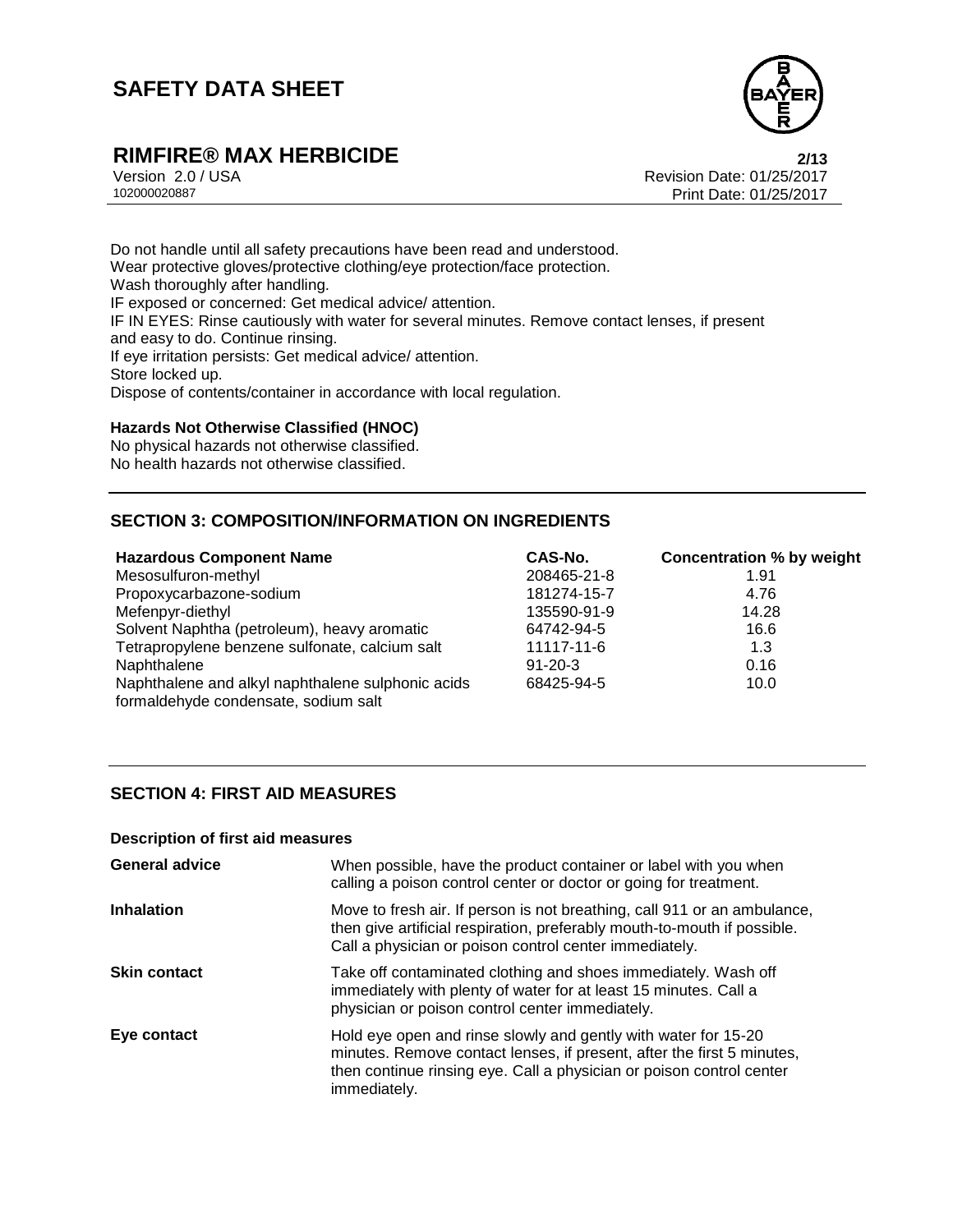

# **RIMFIRE® MAX HERBICIDE**<br>Version 2.0 / USA **bigger and Secure 2.0 / USA bigger and Secure 2.0 / USA bigger bigger bigger bigger bigger**

Version 2.0 / USA Revision Date: 01/25/2017<br>102000020887<br>Print Date: 01/25/2017 Print Date: 01/25/2017

| Ingestion        | Call a physician or poison control center immediately. DO NOT induce<br>vomiting unless directed to do so by a physician or poison control<br>center. Never give anything by mouth to an unconscious person. Do<br>not leave victim unattended. |
|------------------|-------------------------------------------------------------------------------------------------------------------------------------------------------------------------------------------------------------------------------------------------|
|                  | Most important symptoms and effects, both acute and delayed                                                                                                                                                                                     |
| <b>Symptoms</b>  | If large amounts are ingested, the following symptoms may occur:                                                                                                                                                                                |
|                  | Headache, Nausea, Dizziness, Somnolence                                                                                                                                                                                                         |
|                  | Ingestion may cause gastrointestinal irritation, nausea, vomiting and<br>diarrhoea.                                                                                                                                                             |
|                  | Aspiration may cause pulmonary oedema and pneumonitis.                                                                                                                                                                                          |
|                  | Inhalation may provoke the following symptoms:                                                                                                                                                                                                  |
|                  | Cough, Shortness of breath, Cyanosis, Fever                                                                                                                                                                                                     |
|                  | Symptoms and hazards refer to the solvent.                                                                                                                                                                                                      |
|                  | Indication of any immediate medical attention and special treatment needed                                                                                                                                                                      |
| <b>Risks</b>     | Contains hydrocarbon solvents. May pose an aspiration pneumonia<br>hazard.                                                                                                                                                                      |
| <b>Treatment</b> | There is no specific antidote. Appropriate supportive and symptomatic<br>treatment as indicated by the patient's condition is recommended.                                                                                                      |

## **SECTION 5: FIREFIGHTING MEASURES**

| <b>Extinguishing media</b>                                         |                                                                                                                                                                                              |
|--------------------------------------------------------------------|----------------------------------------------------------------------------------------------------------------------------------------------------------------------------------------------|
| <b>Suitable</b>                                                    | Use water spray, alcohol-resistant foam, dry chemical or carbon<br>dioxide.                                                                                                                  |
| Unsuitable                                                         | High volume water jet                                                                                                                                                                        |
| <b>Special hazards arising</b><br>from the substance or<br>mixture | In the event of fire the following may be released:, Hydrogen chloride<br>(HCI), Hydrogen cyanide (hydrocyanic acid), Carbon monoxide (CO),<br>Nitrogen oxides (NOx), Sulphur oxides         |
| <b>Advice for firefighters</b>                                     |                                                                                                                                                                                              |
| <b>Special protective</b><br>equipment for firefighters            | Firefighters should wear NIOSH approved self-contained breathing<br>apparatus and full protective clothing.                                                                                  |
| <b>Further information</b>                                         | Keep out of smoke. Fight fire from upwind position. Cool closed<br>containers exposed to fire with water spray. Do not allow run-off from<br>fire fighting to enter drains or water courses. |
| <b>Flash point</b>                                                 | Not applicable                                                                                                                                                                               |
| <b>Auto-ignition temperature</b>                                   | No data available                                                                                                                                                                            |
| <b>Lower explosion limit</b>                                       | Not applicable                                                                                                                                                                               |
| <b>Upper explosion limit</b>                                       | Not applicable                                                                                                                                                                               |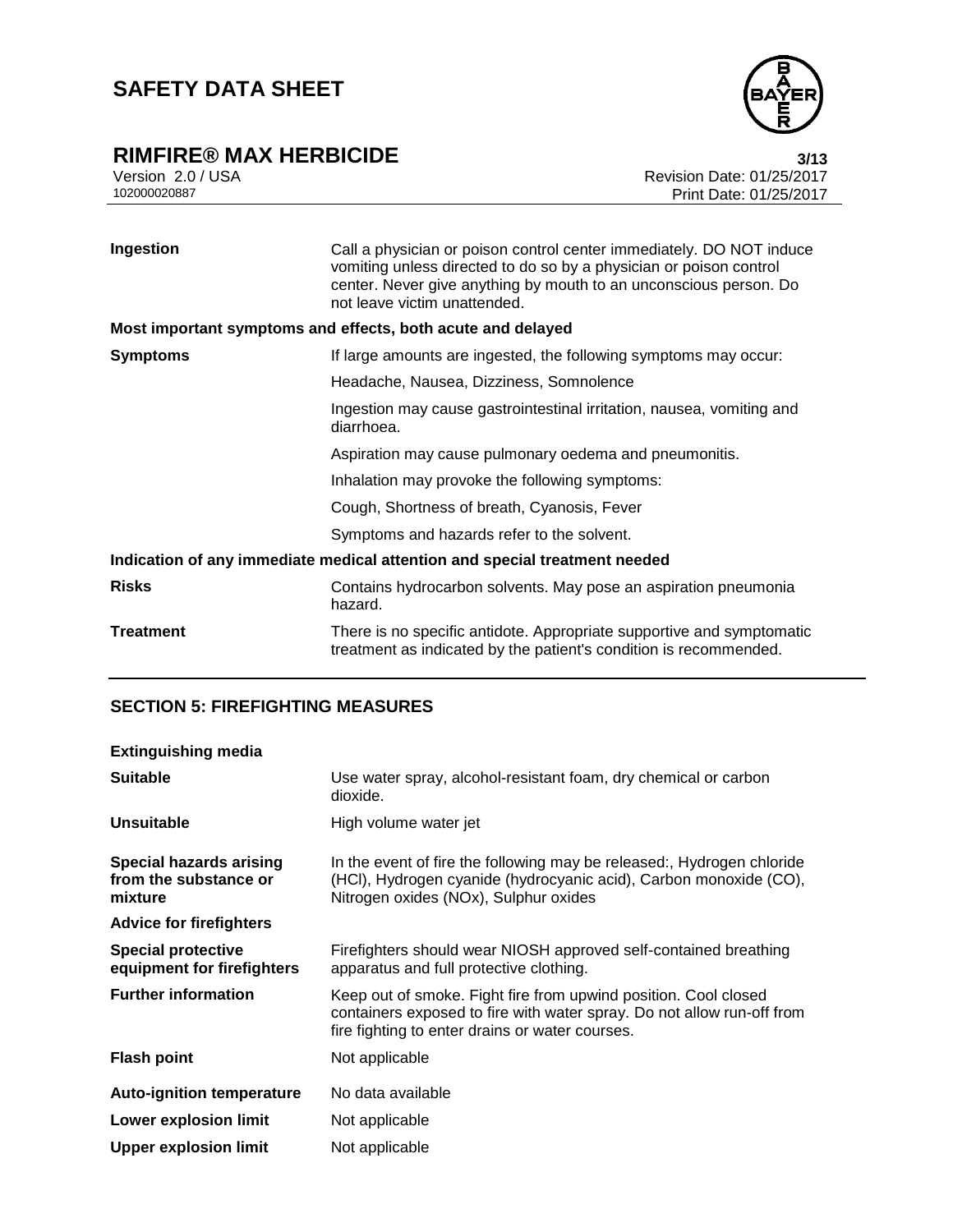

# **RIMFIRE® MAX HERBICIDE**<br>Version 2.0 / USA **Addition** Version 2.0 / USA

Version 2.0 / USA Revision Date: 01/25/2017<br>102000020887<br>Print Date: 01/25/2017 Print Date: 01/25/2017

**Explosivity** Not explosive 92/69/EEC, A.14 / OECD 113

### **SECTION 6: ACCIDENTAL RELEASE MEASURES**

|                                                       | Personal precautions, protective equipment and emergency procedures                                                                                                                               |  |
|-------------------------------------------------------|---------------------------------------------------------------------------------------------------------------------------------------------------------------------------------------------------|--|
| <b>Precautions</b>                                    | Keep unauthorized people away. Isolate hazard area. Avoid contact<br>with spilled product or contaminated surfaces.                                                                               |  |
| Methods and materials for containment and cleaning up |                                                                                                                                                                                                   |  |
| Methods for cleaning up                               | Avoid dust formation. Sweep up or vacuum up spillage and collect in<br>suitable container for disposal. Clean contaminated floors and objects<br>thoroughly, observing environmental regulations. |  |
| <b>Additional advice</b>                              | Use personal protective equipment. If material is accidentally spilled,<br>do not allow to enter soil, waterways or waste water canal. Do not<br>allow product to contact non-target plants.      |  |
| Reference to other sections                           | Information regarding safe handling, see section 7.<br>Information regarding personal protective equipment, see section 8.<br>Information regarding waste disposal, see section 13.               |  |

### **SECTION 7: HANDLING AND STORAGE**

| <b>Precautions for safe handling</b>                         |                                                                                                                                                                                                                                                                                                                                                                                                                                               |  |
|--------------------------------------------------------------|-----------------------------------------------------------------------------------------------------------------------------------------------------------------------------------------------------------------------------------------------------------------------------------------------------------------------------------------------------------------------------------------------------------------------------------------------|--|
| Advice on safe handling                                      | Handle and open container in a manner as to prevent spillage. Use only<br>in area provided with appropriate exhaust ventilation.                                                                                                                                                                                                                                                                                                              |  |
| <b>Hygiene measures</b>                                      | Wash hands thoroughly with soap and water after handling and before<br>eating, drinking, chewing gum, using tobacco, using the toilet or<br>applying cosmetics.<br>Remove Personal Protective Equipment (PPE) immediately after<br>handling this product. Before removing gloves clean them with soap and<br>water. Remove soiled clothing immediately and clean thoroughly before<br>using again. Wash thoroughly and put on clean clothing. |  |
| Conditions for safe storage, including any incompatibilities |                                                                                                                                                                                                                                                                                                                                                                                                                                               |  |
| <b>Requirements for storage</b><br>areas and containers      | Store in a cool, dry place and in such a manner as to prevent cross<br>contamination with other crop protection products, fertilizers, food, and<br>feed. Store in original container and out of the reach of children,<br>preferably in a locked storage area. Keep away from direct sunlight.                                                                                                                                               |  |
| Advice on common storage                                     | Keep away from food, drink and animal feedingstuffs.                                                                                                                                                                                                                                                                                                                                                                                          |  |

### **SECTION 8: EXPOSURE CONTROLS/PERSONAL PROTECTION**

**Control parameters**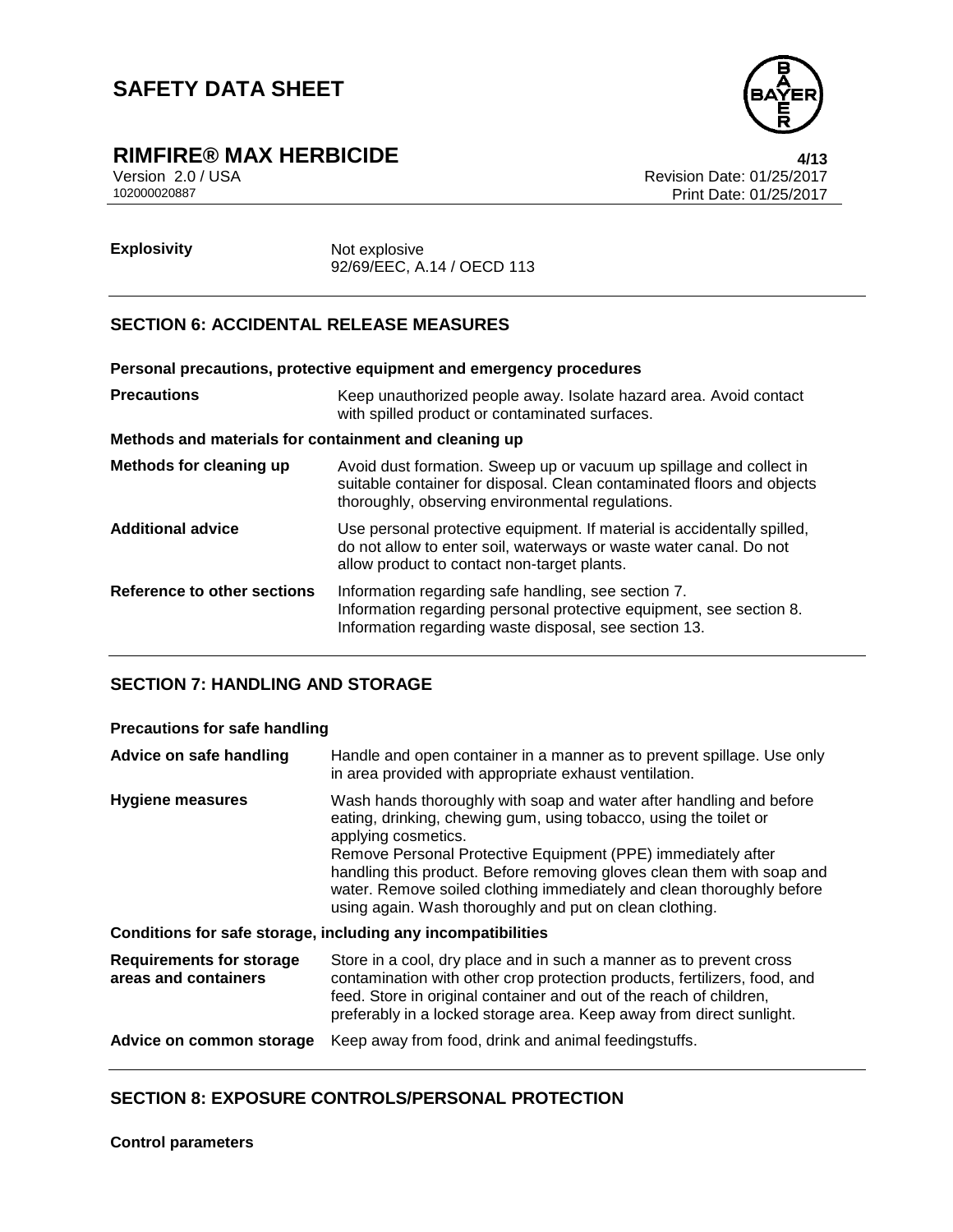

# **RIMFIRE® MAX HERBICIDE**<br>Version 2.0 / USA **by Case 1/25/2017**<br>Revision Date: 01/25/2017

Version 2.0 / USA Revision Date: 01/25/2017<br>102000020887<br>Print Date: 01/25/2017 Print Date: 01/25/2017

| <b>Components</b>                                                | CAS-No.       | <b>Control parameters</b>        | <b>Update</b> | <b>Basis</b>       |
|------------------------------------------------------------------|---------------|----------------------------------|---------------|--------------------|
| Propoxycarbazone-sodium                                          | 181274-15-7   | 10 mg/m3<br>(TWA)                |               | OES BCS*           |
| Mefenpyr-diethyl                                                 | 135590-91-9   | 10 mg/m3<br>(TWA)                |               | OES BCS*           |
| Solvent Naphtha<br>(petroleum), heavy aromatic<br>(Non-aerosol.) | 64742-94-5    | 200 mg/m3<br>(TWA)               | 03 2014       | <b>ACGIH</b>       |
| Solvent Naphtha<br>(petroleum), heavy aromatic                   | 64742-94-5    | 400 mg/m3/100 ppm<br>(REL)       | 2010          | <b>NIOSH</b>       |
| Solvent Naphtha<br>(petroleum), heavy aromatic                   | 64742-94-5    | 100 mg/m3<br>(REL)               | 2010          | <b>NIOSH</b>       |
| Solvent Naphtha<br>(petroleum), heavy aromatic                   | 64742-94-5    | 400 mg/m3/100 ppm<br>(PEL)       | 02 2006       | OSHA <sub>Z1</sub> |
| Solvent Naphtha<br>(petroleum), heavy aromatic                   | 64742-94-5    | 400 mg/m3/100 ppm<br>(TWA)       | 1989          | OSHA Z1A           |
| Solvent Naphtha<br>(petroleum), heavy aromatic                   | 64742-94-5    | 400 mg/m3/100 ppm<br>(TWA)       | 06 2008       | <b>TN OEL</b>      |
| Solvent Naphtha<br>(petroleum), heavy aromatic                   | 64742-94-5    | 46ppb<br>(AN ESL)                | 07 2011       | <b>TX ESL</b>      |
| Solvent Naphtha<br>(petroleum), heavy aromatic                   | 64742-94-5    | 2560ug/m3<br>(ST ESL)            | 07 2011       | <b>TX ESL</b>      |
| Solvent Naphtha<br>(petroleum), heavy aromatic                   | 64742-94-5    | 460ppb<br>(ST ESL)               | 07 2011       | <b>TX ESL</b>      |
| <b>Solvent Naphtha</b><br>(petroleum), heavy aromatic            | 64742-94-5    | 256ug/m3<br>(AN ESL)             | 07 2011       | <b>TX ESL</b>      |
| Solvent Naphtha<br>(petroleum), heavy aromatic                   | 64742-94-5    | 1,600 mg/m3/400 ppm<br>(TWA PEL) | 08 2010       | <b>US CA OEL</b>   |
| Solvent Naphtha<br>(petroleum), heavy aromatic                   | 64742-94-5    | 1,350 mg/m3/300 ppm<br>(TWA PEL) | 09 2013       | US CA OEL          |
| Solvent Naphtha<br>(petroleum), heavy aromatic                   | 64742-94-5    | 1,800 mg/m3/400 ppm<br>(STEL)    | 09 2013       | US CA OEL          |
| Naphthalene                                                      | $91 - 20 - 3$ | 10 ppm<br>(TLV)                  |               | OES BCS*           |
| Kaolin                                                           | 1332-58-7     | $2$ mg/m $3$<br>(TWA)            | 02 2012       | <b>ACGIH</b>       |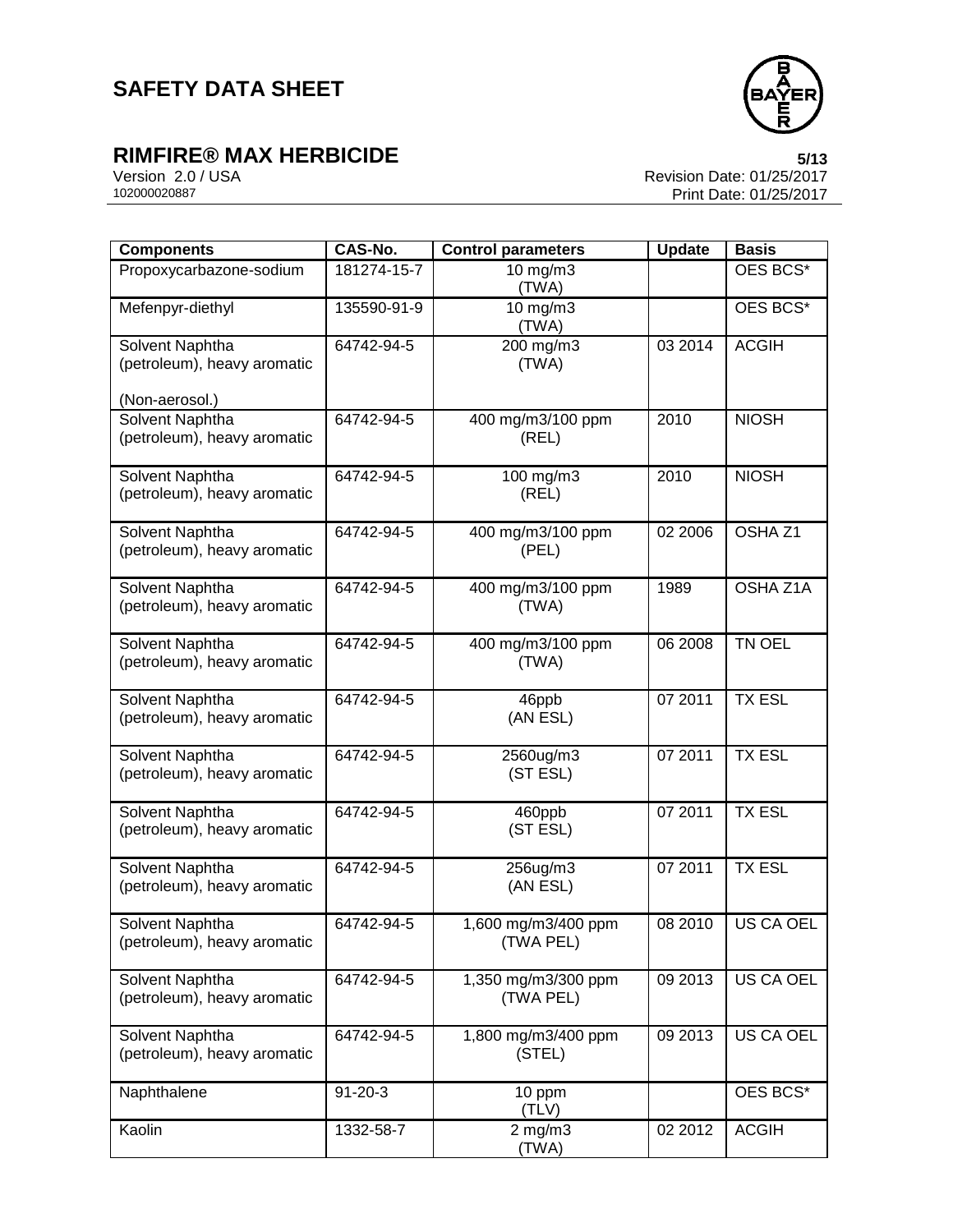

# **RIMFIRE® MAX HERBICIDE**<br>Version 2.0 / USA **CONTRIGENT MAX CONTRIGUING**<br>Revision Date: 01/25/2017

Version 2.0 / USA Revision Date: 01/25/2017<br>102000020887<br>Print Date: 01/25/2017 Print Date: 01/25/2017

| (Respirable fraction.)  |           |                       |         |                    |
|-------------------------|-----------|-----------------------|---------|--------------------|
| Kaolin<br>(Respirable.) | 1332-58-7 | $5$ mg/m $3$<br>(REL) | 2010    | <b>NIOSH</b>       |
| Kaolin                  | 1332-58-7 | 10 mg/m3              | 2010    | <b>NIOSH</b>       |
|                         |           | (REL)                 |         |                    |
| (Total)                 |           |                       |         |                    |
| Kaolin                  | 1332-58-7 | $5$ mg/m $3$          | 02 2006 | OSHA <sub>Z1</sub> |
|                         |           | (PEL)                 |         |                    |
| (Respirable fraction.)  |           |                       |         |                    |
| Kaolin                  | 1332-58-7 | 15 mg/m3              | 02 2006 | OSHA <sub>Z1</sub> |
|                         |           | (PEL)                 |         |                    |
| (Total dust.)           |           |                       |         |                    |
| Kaolin                  | 1332-58-7 | 10 mg/m3              | 06 2008 | TN OEL             |
|                         |           | (TWA)                 |         |                    |
| (Total dust.)           |           |                       |         |                    |
| Kaolin                  | 1332-58-7 | $5$ mg/m $3$          | 06 2008 | TN OEL             |
|                         |           | (TWA)                 |         |                    |
| (Respirable fraction.)  |           |                       |         |                    |
| Kaolin                  | 1332-58-7 | $20$ ug/m $3$         | 03 2014 | <b>TX ESL</b>      |
|                         |           | (ST ESL)              |         |                    |
| Kaolin                  | 1332-58-7 | $2$ ug/m $3$          | 03 2014 | <b>TX ESL</b>      |
|                         |           | (AN ESL)              |         |                    |
| Kaolin                  | 1332-58-7 | $2$ mg/m $3$          | 08 2010 | US CA OEL          |
|                         |           | (TWA PEL)             |         |                    |
| (Respirable dust.)      |           |                       |         |                    |

\*OES BCS: Internal Bayer AG, Crop Science Division "Occupational Exposure Standard"

### **Exposure controls**

#### **Personal protective equipment**

In normal use and handling conditions please refer to the label and/or leaflet. In all other cases the following recommendations would apply.

| <b>Respiratory protection</b>      | When respirators are required, select NIOSH approved equipment<br>based on actual or potential airborne concentrations and in<br>accordance with the appropriate regulatory standards and/or industry<br>recommendations. |  |  |
|------------------------------------|---------------------------------------------------------------------------------------------------------------------------------------------------------------------------------------------------------------------------|--|--|
| <b>Hand protection</b>             | Chemical resistant nitrile rubber gloves                                                                                                                                                                                  |  |  |
| Eye protection                     | Chemical resistant goggles must be worn.                                                                                                                                                                                  |  |  |
| Skin and body protection           | Wear long-sleeved shirt and long pants and shoes plus socks.                                                                                                                                                              |  |  |
| <b>General protective measures</b> | Follow manufacturer's instructions for cleaning/maintaining PPE. If<br>no such instructions for washables, use detergent and warm/tepid<br>water.<br>Keep and wash PPE separately from other laundry.                     |  |  |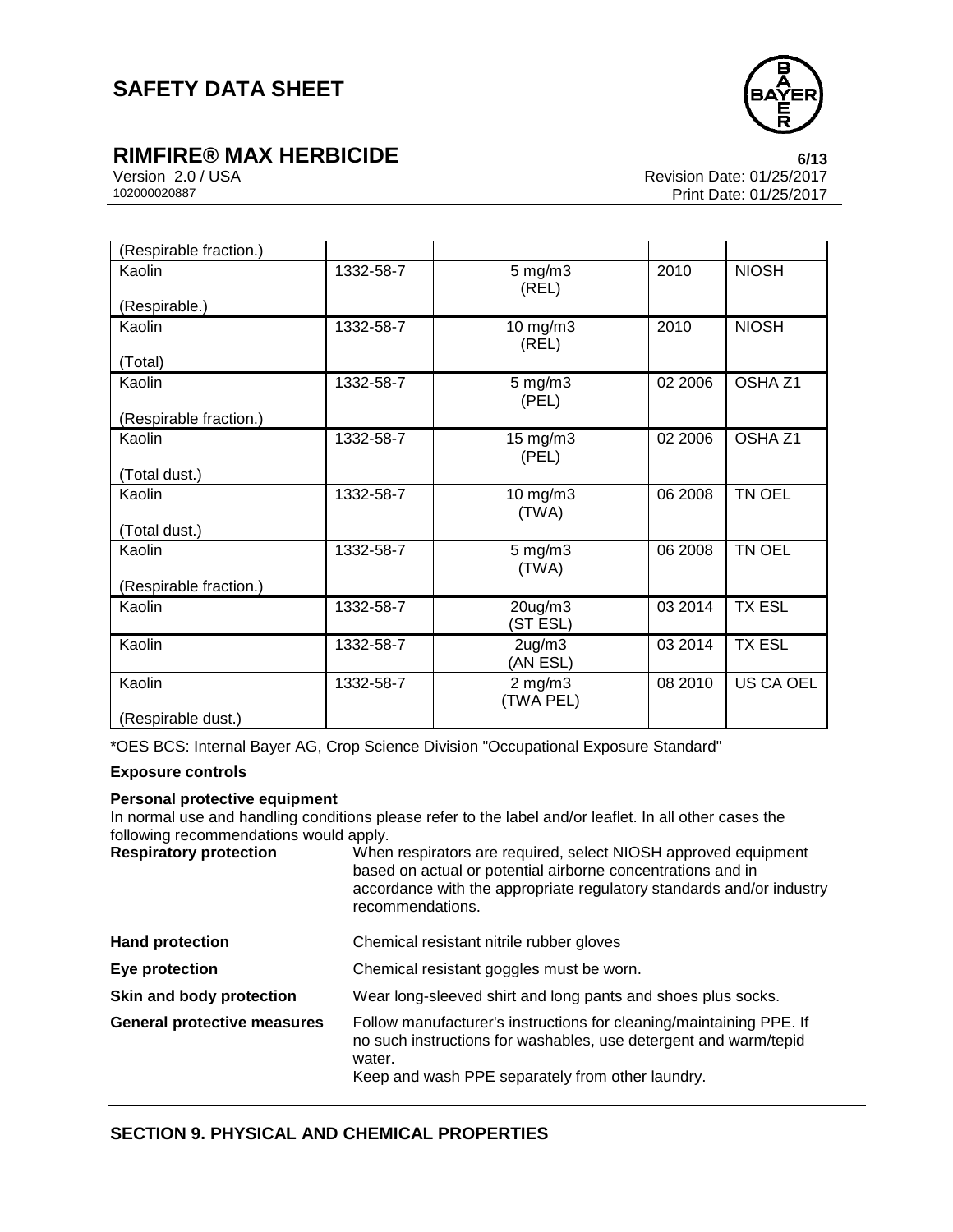# **RIMFIRE® MAX HERBICIDE 7/13**



Version 2.0 / USA Revision Date: 01/25/2017<br>102000020887<br>Print Date: 01/25/2017 Print Date: 01/25/2017

| Appearance                                              | beige                                                        |
|---------------------------------------------------------|--------------------------------------------------------------|
| <b>Physical State</b>                                   | water-dispersible granules                                   |
| Odor                                                    | aromatic                                                     |
| <b>Odour Threshold</b>                                  | No data available                                            |
| pH                                                      | 7.5 - 9.0 at 1 % (23 °C) (deionized water)                   |
| <b>Vapor Pressure</b>                                   | No data available                                            |
| Vapor Density (Air = 1)                                 | No data available                                            |
| <b>Bulk density</b>                                     | 0.662 - 0.777 g/ml (loose)                                   |
| <b>Evaporation rate</b>                                 | Not applicable                                               |
| <b>Boiling Point</b><br><b>Melting / Freezing Point</b> | Not applicable<br>Not applicable                             |
| <b>Water solubility</b>                                 | dispersible                                                  |
| <b>Minimum Ignition Energy</b>                          | No data available                                            |
| <b>Decomposition</b><br>temperature                     | No data available                                            |
| Partition coefficient: n-<br>octanol/water              | Not applicable                                               |
| <b>Viscosity</b>                                        |                                                              |
|                                                         | Not applicable                                               |
| <b>Flash point</b>                                      | Not applicable                                               |
| <b>Auto-ignition temperature</b>                        | No data available                                            |
| <b>Lower explosion limit</b>                            | Not applicable                                               |
| <b>Upper explosion limit</b>                            | Not applicable                                               |
| <b>Explosivity</b>                                      | Not explosive<br>92/69/EEC, A.14 / OECD 113                  |
| <b>Other information</b>                                | Further safety related physical-chemical data are not known. |

## **SECTION 10: STABILITY AND REACTIVITY**

| <b>Reactivity</b>                            |                                                                                         |
|----------------------------------------------|-----------------------------------------------------------------------------------------|
| <b>Thermal decomposition</b>                 | No data available                                                                       |
| <b>Chemical stability</b>                    | Stable under recommended storage conditions.                                            |
| <b>Possibility of hazardous</b><br>reactions | No hazardous reactions when stored and handled according to<br>prescribed instructions. |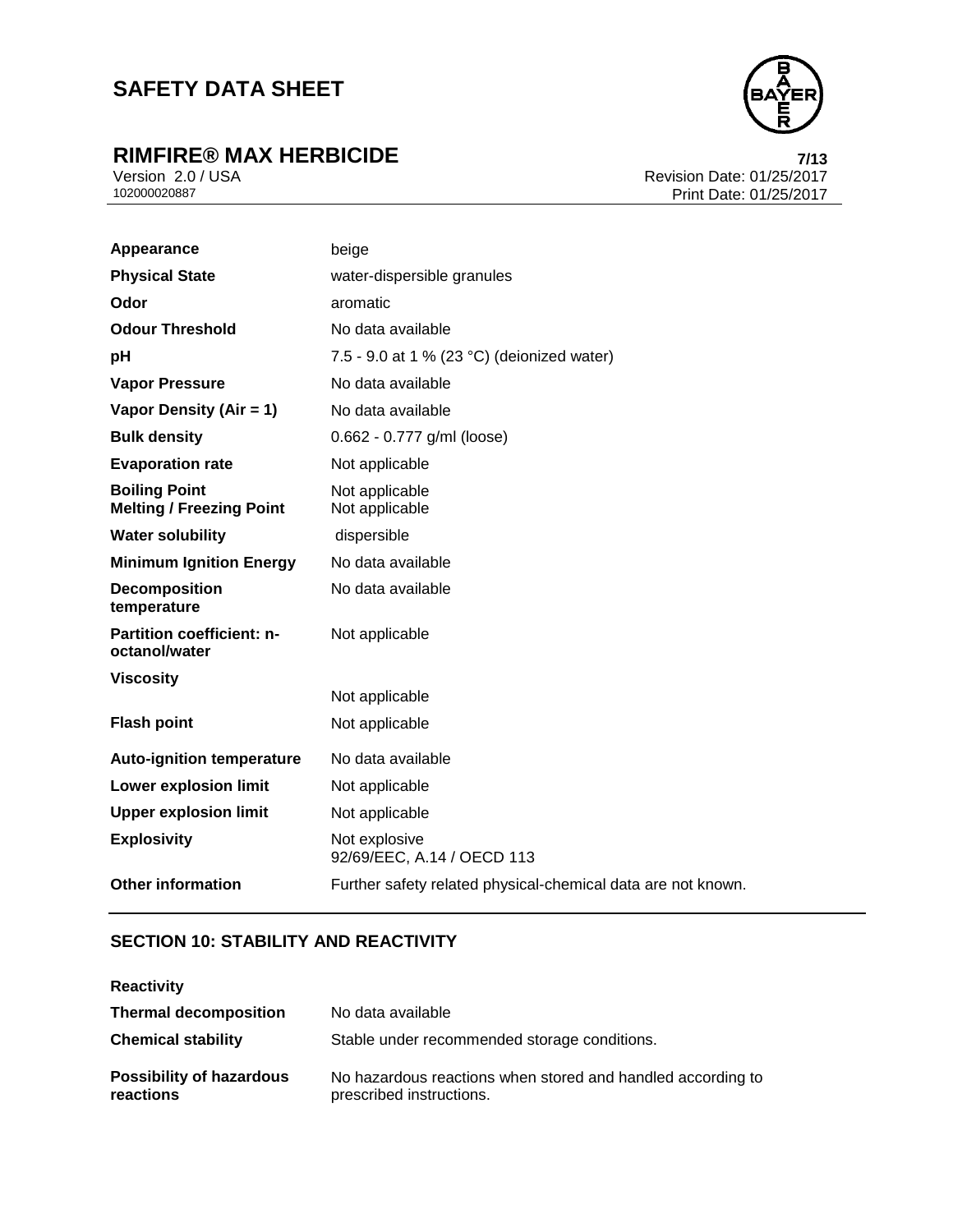

## **RIMFIRE® MAX HERBICIDE 8/13**

Version 2.0 / USA Revision Date: 01/25/2017<br>102000020887<br>Print Date: 01/25/2017 Print Date: 01/25/2017

| <b>Conditions to avoid</b>                 | Extremes of temperature and direct sunlight.                       |
|--------------------------------------------|--------------------------------------------------------------------|
| Incompatible materials                     | No data available                                                  |
| <b>Hazardous decomposition</b><br>products | No decomposition products expected under normal conditions of use. |

#### **SECTION 11: TOXICOLOGICAL INFORMATION**

| <b>Exposure routes</b>               | Eye contact, Skin contact, Inhalation, Ingestion                                                                                          |  |  |
|--------------------------------------|-------------------------------------------------------------------------------------------------------------------------------------------|--|--|
| <b>Immediate Effects</b><br>Eye      | Causes substantial but temporary eye injury. Severe eye irritation.                                                                       |  |  |
| <b>Skin</b>                          | Harmful if absorbed through skin. May cause slight irritation.                                                                            |  |  |
| Ingestion                            | Harmful if swallowed.                                                                                                                     |  |  |
| <b>Inhalation</b>                    | Harmful if inhaled.                                                                                                                       |  |  |
| Information on toxicological effects |                                                                                                                                           |  |  |
| <b>Acute oral toxicity</b>           | LD50 (Rat) > 2,000 mg/kg                                                                                                                  |  |  |
| <b>Acute inhalation toxicity</b>     | $LC50$ (Rat) $> 0.995$ mg/l<br>Exposure time: 4 h<br>Highest attainable concentration.<br>Determined in the form of a respirable aerosol. |  |  |
| <b>Acute dermal toxicity</b>         | LD50 (male/female combined Rat) $> 2,000$ mg/kg                                                                                           |  |  |
| <b>Skin irritation</b>               | slight irritation (Rabbit)                                                                                                                |  |  |
| <b>Eye irritation</b>                | Severe eye irritation. (Rabbit)                                                                                                           |  |  |
| <b>Sensitisation</b>                 | Non-sensitizing. (Guinea pig)<br>OECD Test Guideline 406, Buehler test                                                                    |  |  |

#### **Assessment STOT Specific target organ toxicity – repeated exposure**

Mesosulfuron-methyl did not cause specific target organ toxicity in experimental animal studies. Propoxycarbazone-sodium did not cause specific target organ toxicity in experimental animal studies. Mefenpyr-diethyl did not cause specific target organ toxicity in experimental animal studies.

#### **Assessment mutagenicity**

Mesosulfuron-methyl was not mutagenic or genotoxic in a battery of in vitro and in vivo tests. Propoxycarbazone-sodium was not mutagenic or genotoxic in a battery of in vitro and in vivo tests. Mefenpyr-diethyl was not mutagenic or genotoxic in a battery of in vitro and in vivo tests.

#### **Assessment carcinogenicity**

Mesosulfuron-methyl was not carcinogenic in lifetime feeding studies in rats and mice. Propoxycarbazone-sodium was not carcinogenic in lifetime feeding studies in rats and mice. Mefenpyr-diethyl was not carcinogenic in lifetime feeding studies in rats and mice.

#### **ACGIH**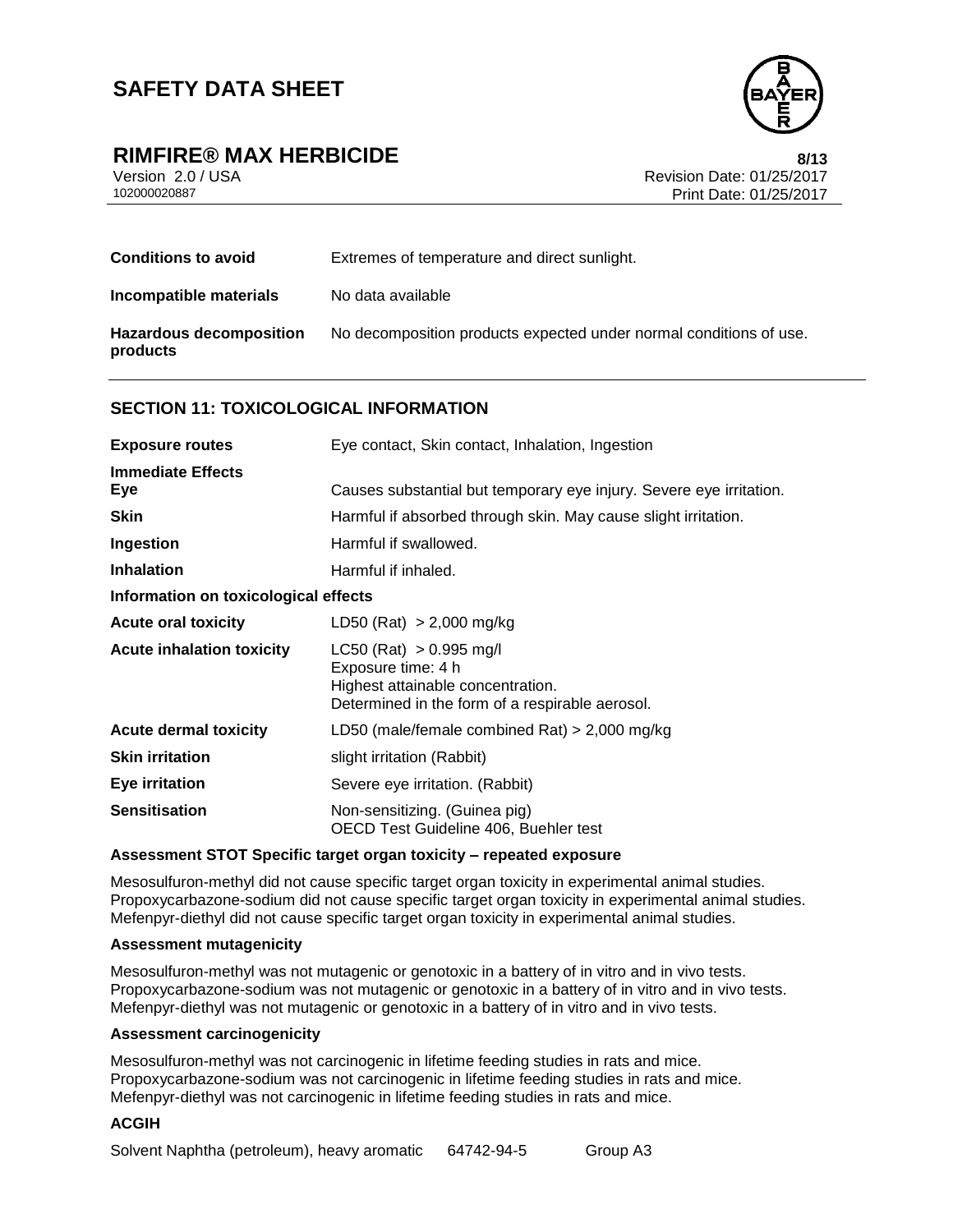## **RIMFIRE® MAX HERBICIDE 9/13**



Version 2.0 / USA Revision Date: 01/25/2017<br>102000020887<br>Print Date: 01/25/2017 Print Date: 01/25/2017

| $91 - 20 - 3$ | Group A3               |
|---------------|------------------------|
|               |                        |
| $91 - 20 - 3$ |                        |
|               |                        |
| $91 - 20 - 3$ | Overall evaluation: 2B |
|               |                        |
|               |                        |

None.

#### **Assessment toxicity to reproduction**

Mesosulfuron-methyl did not cause reproductive toxicity in a two-generation study in rats. Propoxycarbazone-sodium did not cause reproductive toxicity in a two-generation study in rats. Mefenpyr-diethyl did not cause reproductive toxicity in a two-generation study in rats.

#### **Assessment developmental toxicity**

Mesosulfuron-methyl did not cause developmental toxicity in rats and rabbits. Propoxycarbazone-sodium did not cause developmental toxicity in rats. Propoxycarbazone-sodium caused developmental toxicity in rabbits only at dose levels toxic to the dams. The developmental effects seen with Propoxycarbazone-sodium are related to maternal toxicity. Mefenpyr-diethyl caused developmental toxicity only at dose levels toxic to the dams. The developmental effects seen with Mefenpyr-diethyl are related to maternal toxicity.

#### **Further information**

Acute toxicity studies have been bridged from a similar formulation(s). The non-acute information pertains to the active ingredient(s).

### **SECTION 12: ECOLOGICAL INFORMATION**

| <b>Toxicity to fish</b>                     | LC50 (Oncorhynchus mykiss (rainbow trout)) 7.6 mg/l<br>Exposure time: 96 h<br>Test conducted with a similar formulation.                                     |
|---------------------------------------------|--------------------------------------------------------------------------------------------------------------------------------------------------------------|
| <b>Toxicity to aquatic</b><br>invertebrates | EC50 (Daphnia magna (Water flea)) 8.8 mg/l<br>Exposure time: 48 h<br>Test conducted with a similar formulation.                                              |
| <b>Toxicity to aquatic plants</b>           | EC50 (Raphidocelis subcapitata (freshwater green alga)) 3.88 mg/l<br>Growth rate; Exposure time: 72 h<br>Test conducted with a similar formulation.          |
| <b>Biodegradability</b>                     | Mesosulfuron-methyl:<br>Not rapidly biodegradable<br>Propoxycarbazone-sodium:<br>Not rapidly biodegradable<br>Mefenpyr-diethyl:<br>Not rapidly biodegradable |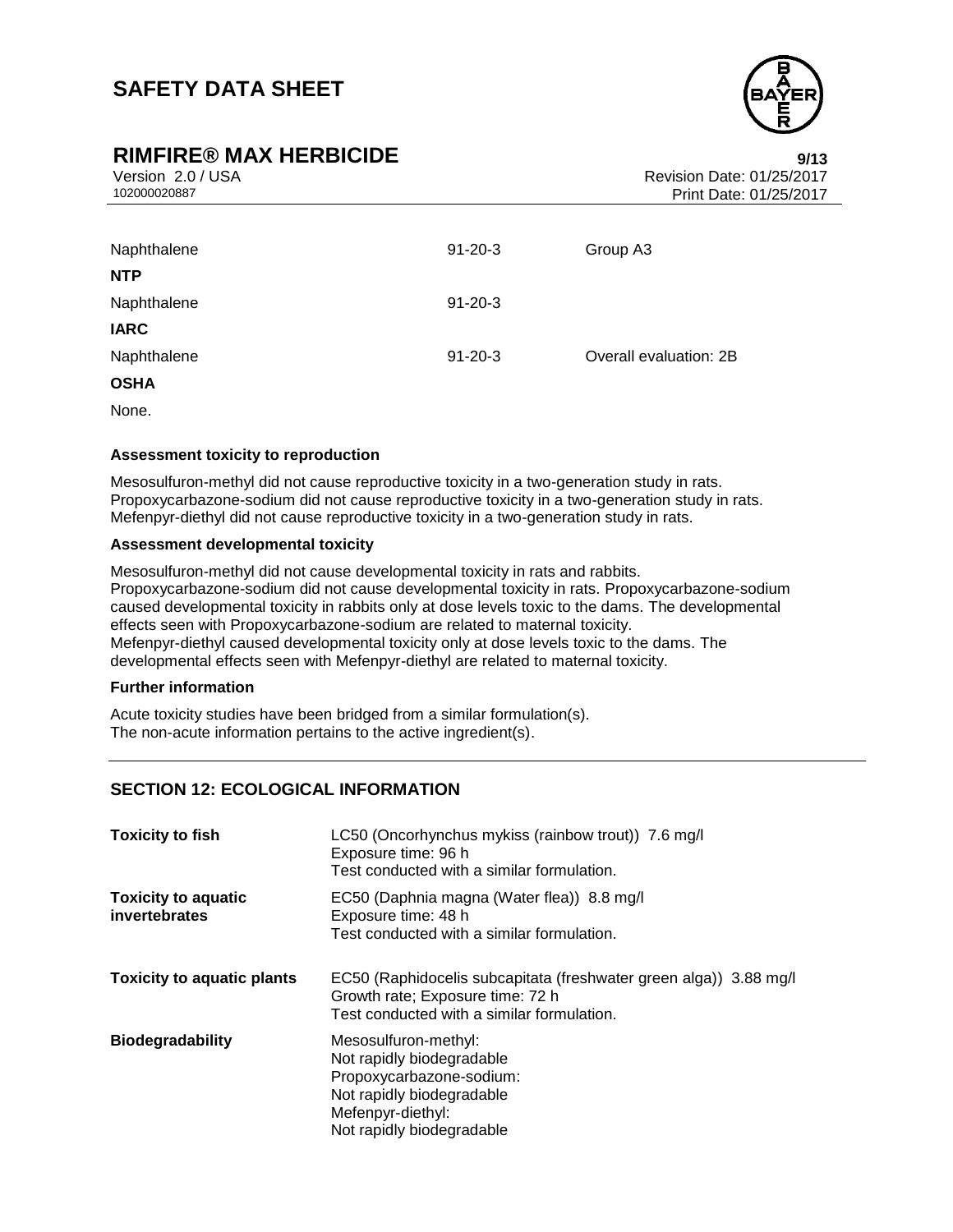# **RIMFIRE® MAX HERBICIDE**<br>Version 2.0/USA **10/13**<br>Revision Date: 01/25/2017



Version 2.0 / USA Revision Date: 01/25/2017<br>102000020887<br>Print Date: 01/25/2017 Print Date: 01/25/2017

| Koc                                         | Mesosulfuron-methyl: Koc: 92<br>Propoxycarbazone-sodium: Koc: 29<br>Mefenpyr-diethyl: Koc: 625                                                                                                                                                                                                                                                                                                                                                                |
|---------------------------------------------|---------------------------------------------------------------------------------------------------------------------------------------------------------------------------------------------------------------------------------------------------------------------------------------------------------------------------------------------------------------------------------------------------------------------------------------------------------------|
| <b>Bioaccumulation</b>                      | Mesosulfuron-methyl:<br>Does not bioaccumulate.<br>Propoxycarbazone-sodium:<br>Does not bioaccumulate.<br>Mefenpyr-diethyl: Bioconcentration factor (BCF) 232<br>Does not bioaccumulate.                                                                                                                                                                                                                                                                      |
| <b>Mobility in soil</b>                     | Mesosulfuron-methyl: Moderately mobile in soils<br>Propoxycarbazone-sodium: Mobile in soils<br>Mefenpyr-diethyl: Slightly mobile in soils                                                                                                                                                                                                                                                                                                                     |
| <b>Additional ecological</b><br>information | No other effects to be mentioned.                                                                                                                                                                                                                                                                                                                                                                                                                             |
| <b>Environmental precautions</b>            | Do not apply directly to water, to areas where surface water is present<br>or to intertidal areas below the mean high water mark.<br>Do not contaminate surface or ground water by cleaning equipment or<br>disposal of wastes, including equipment wash water.<br>Do not apply when weather conditions favor runoff or drift.<br>Drift or runoff from treated areas may adversely affect non-target plants.<br>Apply this product as specified on the label. |

### **SECTION 13: DISPOSAL CONSIDERATIONS**

| Waste treatment methods       |                                                                                                                                                                                                                                                                                                                                                                   |
|-------------------------------|-------------------------------------------------------------------------------------------------------------------------------------------------------------------------------------------------------------------------------------------------------------------------------------------------------------------------------------------------------------------|
| Product                       | Pesticide, spray mixture or rinse water that cannot be used according to<br>label instructions may be disposed of on site or at an approved waste<br>disposal facility.<br>Dispose in accordance with all local, state/provincial and federal<br>regulations.                                                                                                     |
| <b>Contaminated packaging</b> | Do not re-use empty containers.<br>Triple rinse containers.<br>Completely empty container into application equipment, then dispose of<br>empty container in a sanitary landfill, by incineration or by other<br>procedures approved by state/provincial and local authorities.<br>If burned, stay out of smoke.<br>Follow advice on product label and/or leaflet. |
| <b>RCRA Information</b>       | Characterization and proper disposal of this material as a special or<br>hazardous waste is dependent upon Federal, State and local laws and<br>are the user's responsibility. RCRA classification may apply.                                                                                                                                                     |

#### **SECTION 14: TRANSPORT INFORMATION**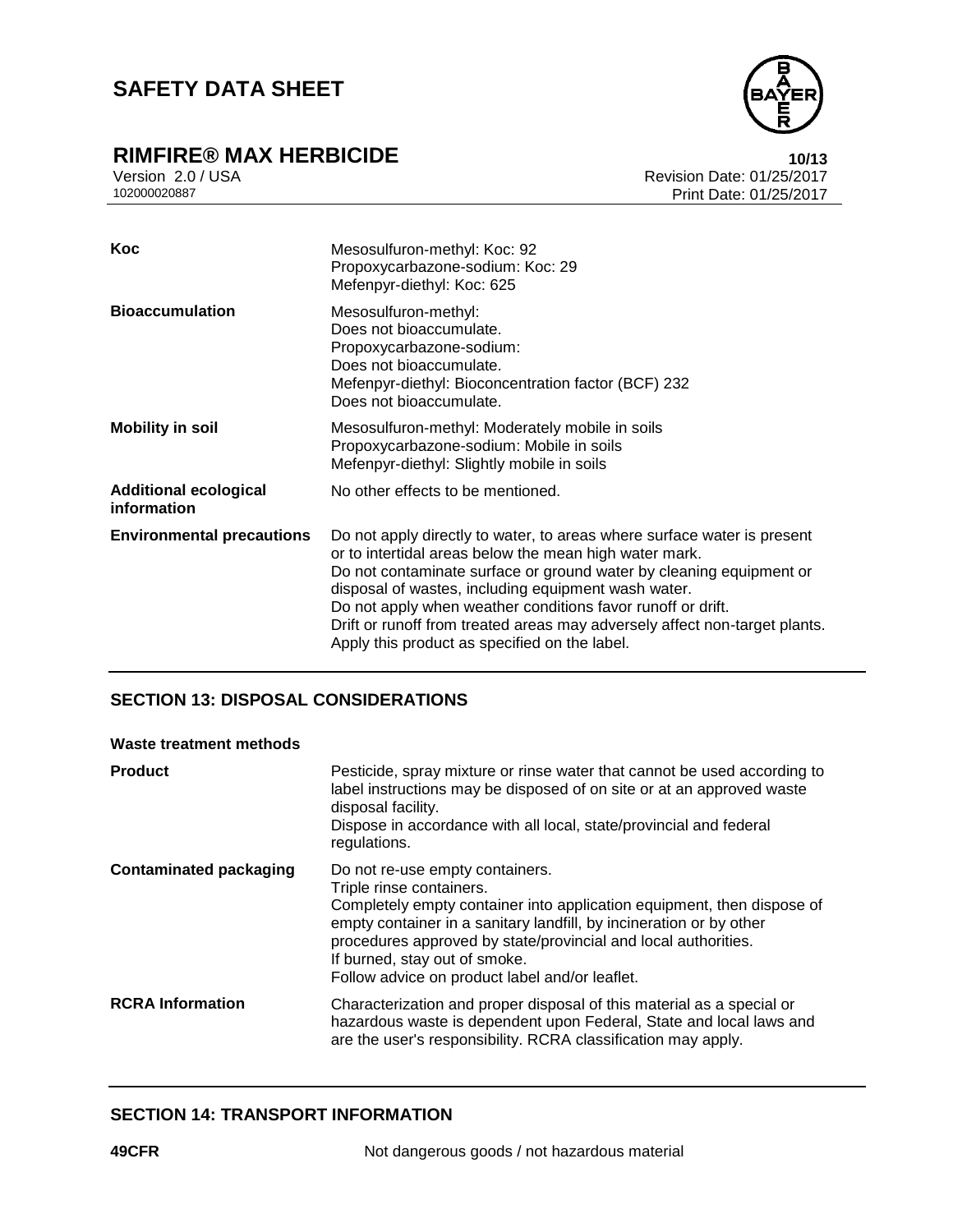# **RIMFIRE® MAX HERBICIDE**<br>Version 2.0/USA **11/13**<br>Revision Date: 01/25/2017



Version 2.0 / USA Revision Date: 01/25/2017<br>102000020887<br>Print Date: 01/25/2017 Print Date: 01/25/2017

| <b>IMDG</b>              |                                                       |
|--------------------------|-------------------------------------------------------|
| UN number                | 3077                                                  |
| Class                    | 9                                                     |
| Packaging group          | Ш                                                     |
| Marine pollutant         | <b>YES</b>                                            |
| Proper shipping name     | ENVIRONMENTALLY HAZARDOUS SUBSTANCE, SOLID,<br>N.O.S. |
|                          | (MESOSULFURON-METHYL, SOLVENT NAPHTHA                 |
|                          | (PETROLEUM) HEAVY AROMATIC MIXTURE)                   |
| <b>IATA</b>              |                                                       |
| UN number                | 3077                                                  |
| Class                    | 9                                                     |
| Packaging group          | Ш                                                     |
| Environm. Hazardous Mark | <b>YES</b>                                            |
| Proper shipping name     | ENVIRONMENTALLY HAZARDOUS SUBSTANCE, SOLID,<br>N.O.S. |
|                          | (MESOSULFURON-METHYL, SOLVENT NAPHTHA                 |
|                          | (PETROLEUM) HEAVY AROMATIC MIXTURE )                  |

This transportation information is not intended to convey all specific regulatory information relating to this product. It does not address regulatory variations due to package size or special transportation requirements.

Freight Classification: COMPOUNDS, TREE OR WEEDKILLING, N.O.I., other than poison; HAVING A DENSITY OF GREATER THAN 20 LBS. PER CUBIC FOOT

## **SECTION 15: REGULATORY INFORMATION**

| <b>EPA Registration No.</b>                                                                  | 264-1099 |                                                                                                 |
|----------------------------------------------------------------------------------------------|----------|-------------------------------------------------------------------------------------------------|
| <b>US Federal Regulations</b>                                                                |          |                                                                                                 |
| TSCA list                                                                                    |          |                                                                                                 |
| Solvent Naphtha (petroleum), heavy<br>aromatic                                               |          | 64742-94-5                                                                                      |
| Naphthalene                                                                                  |          | $91 - 20 - 3$                                                                                   |
| Naphthalene and alkyl naphthalene<br>sulphonic acids formaldehyde<br>condensate, sodium salt |          | 68425-94-5                                                                                      |
|                                                                                              |          | US. Toxic Substances Control Act (TSCA) Section 12(b) Export Notification (40 CFR 707, Subpt D) |
| None.                                                                                        |          |                                                                                                 |
| SARA Title III - Section 302 - Notification and Information                                  |          |                                                                                                 |
| None.                                                                                        |          |                                                                                                 |
| <b>SARA Title III - Section 313 - Toxic Chemical Release Reporting</b>                       |          |                                                                                                 |
| Naphthalene                                                                                  |          | $91 - 20 - 3$                                                                                   |
| <b>US States Regulatory Reporting</b>                                                        |          |                                                                                                 |
| <b>CA Prop65</b>                                                                             |          |                                                                                                 |
|                                                                                              |          | This product contains a chemical known to the State of California to cause cancer.              |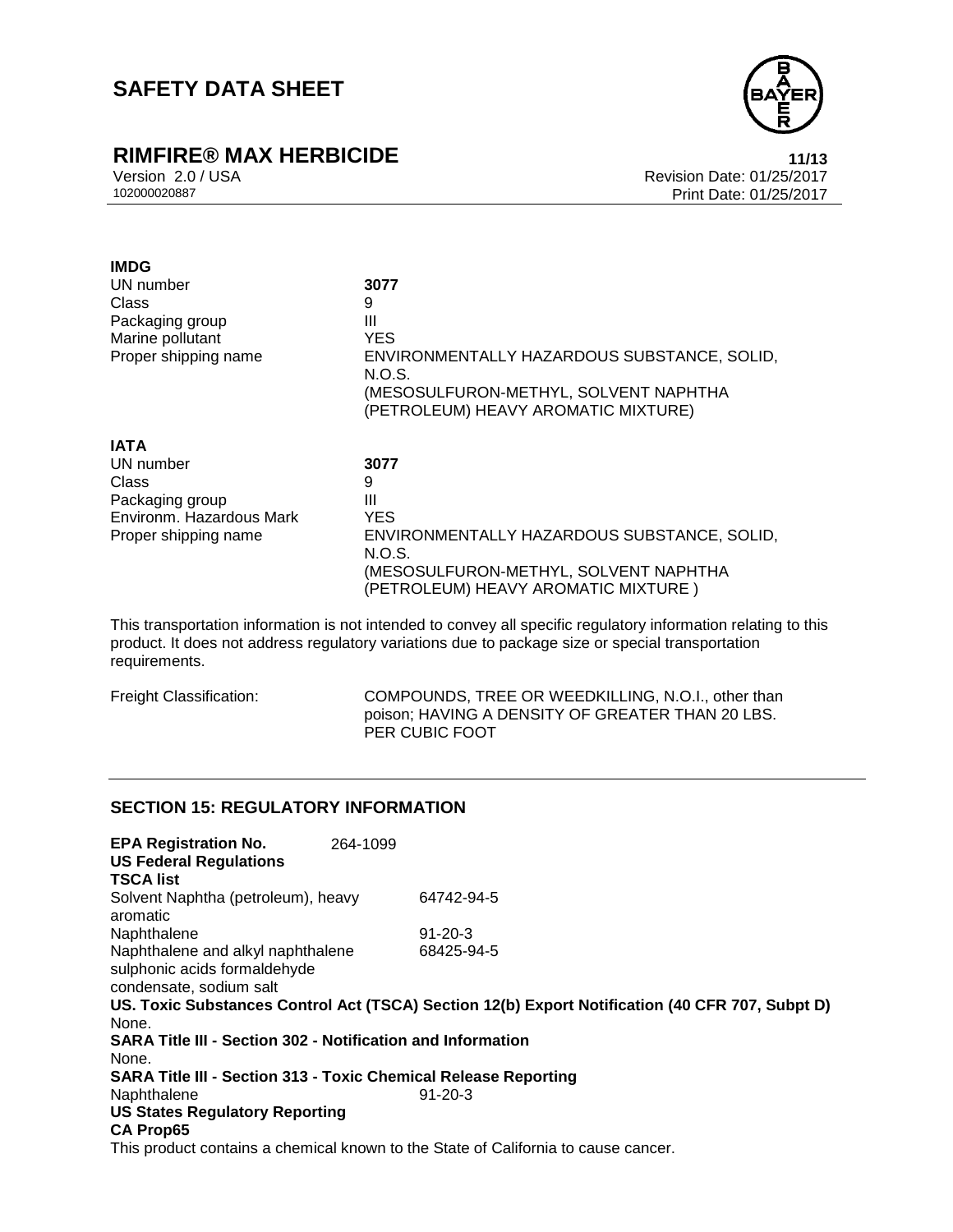

# **RIMFIRE® MAX HERBICIDE**<br>Version 2.0 / USA **12/13**<br>Revision Date: 01/25/2017

| Naphthalene                                                                                                                                                                             | $91 - 20 - 3$                                   |                                          |           |
|-----------------------------------------------------------------------------------------------------------------------------------------------------------------------------------------|-------------------------------------------------|------------------------------------------|-----------|
| US State Right-To-Know Ingredients<br>Solvent Naphtha (petroleum), heavy<br>aromatic<br>Naphthalene                                                                                     | 64742-94-5<br>$91 - 20 - 3$                     | CA, CT, MN, NJ<br>CA, CT, IL, MN, NJ, RI |           |
| <b>Canadian Regulations</b><br><b>Canadian Domestic Substance List</b><br>None.                                                                                                         |                                                 |                                          |           |
| Environmental<br><b>CERCLA</b><br>Naphthalene<br><b>Clean Water Section 307 Priority Pollutants</b><br>Naphthalene<br>Safe Drinking Water Act Maximum Contaminant Levels<br>Naphthalene | $91 - 20 - 3$<br>$91 - 20 - 3$<br>$91 - 20 - 3$ |                                          | $100$ lbs |

#### **EPA/FIFRA Information:**

This chemical is a pesticide product registered by the Environmental Protection Agency and is subject to certain labeling requirements under federal pesticide law. These requirements differ from the classification criteria and hazard information required for safety data sheets, and for workplace labels of non-pesticide chemicals. Following is the hazard information required on the pesticide label:<br>Signal word: Warning! **Signal word:** 

| <b>Hazard statements:</b> | Causes substantial but temporary eye injury.<br>Harmful if swallowed, inhaled or absorbed through the skin.<br>Avoid contact with skin, eyes and clothing.<br>Do not get in eyes or on clothing. |
|---------------------------|--------------------------------------------------------------------------------------------------------------------------------------------------------------------------------------------------|
|                           | Avoid breathing dust.                                                                                                                                                                            |

### **SECTION 16: OTHER INFORMATION**

#### **Abbreviations and acronyms**

| 49CFR         | Code of Federal Regulations, Title 49                                 |
|---------------|-----------------------------------------------------------------------|
| <b>ACGIH</b>  | <b>US. ACGIH Threshold Limit Values</b>                               |
| <b>ATE</b>    | Acute toxicity estimate                                               |
| CAS-Nr.       | <b>Chemical Abstracts Service number</b>                              |
| <b>CERCLA</b> | Comprehensive Environmental Response, Compensation, and Liability Act |
| <b>EINECS</b> | European inventory of existing commercial substances                  |
| <b>ELINCS</b> | European list of notified chemical substances                         |
| <b>IARC</b>   | International Agency for Research on Cancer                           |
| <b>IATA</b>   | International Air Transport Association                               |
| <b>IMDG</b>   | International Maritime Dangerous Goods                                |
| N.O.S.        | Not otherwise specified                                               |
| NTP           | US. National Toxicology Program (NTP) Report on Carcinogens           |